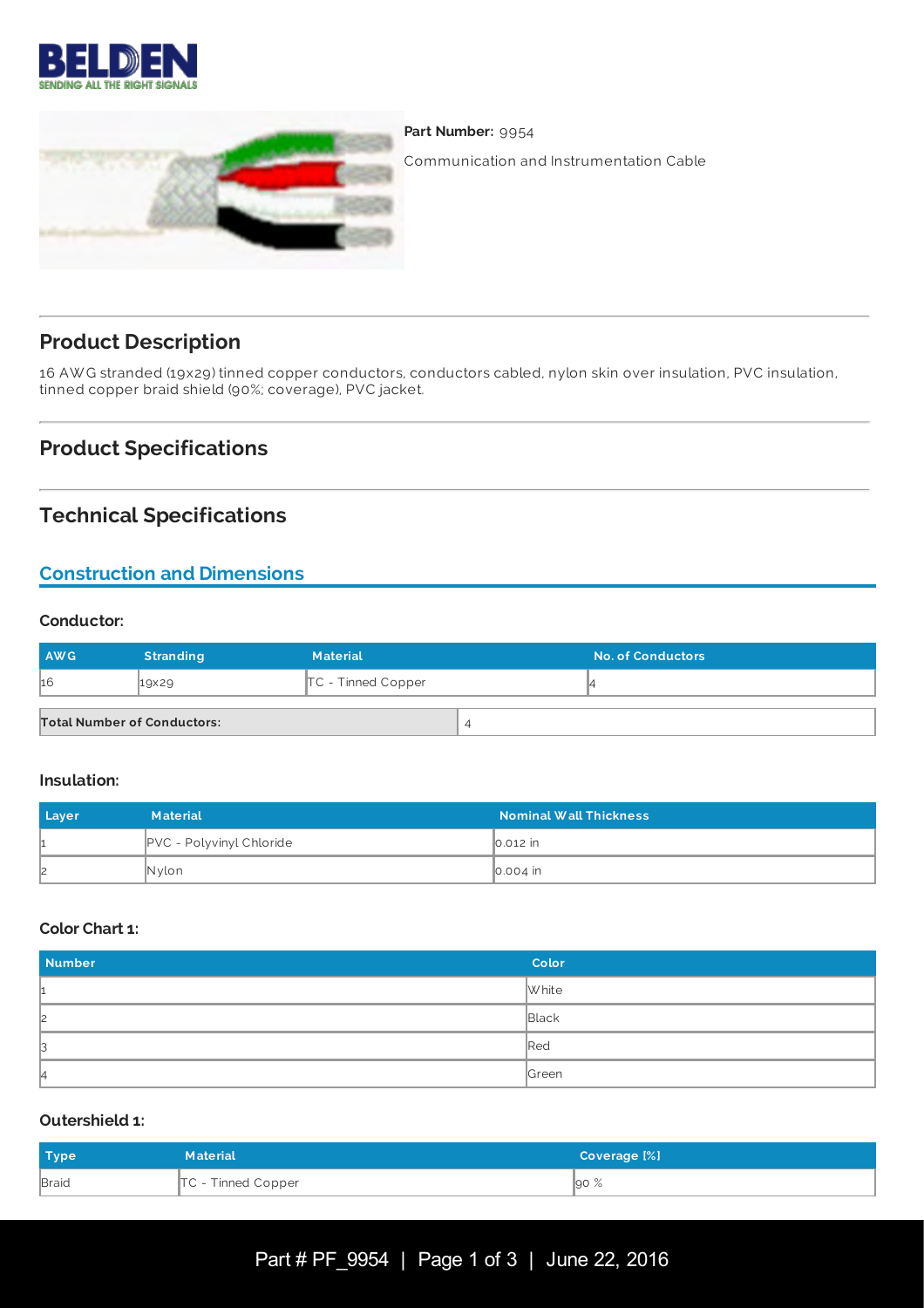#### **Outerjacket 1:**

| Material                        | <b>Nominal Diameter</b> | <b>Nominal Wall Thickness</b> |
|---------------------------------|-------------------------|-------------------------------|
| <b>PVC</b> - Polyvinyl Chloride | 0.291 mm                | 0.027 mm                      |

# **Electrical Characteristics**

#### **Conductor DCR:**

| Nominal Conductor DCR | <b>Nominal Outer Shield DCR</b> |
|-----------------------|---------------------------------|
| 4.4 Ohm/km            | 4.4 Ohm/km                      |

#### **Capacitance:**

| Nom. Capacitance Conductor to Conductor | Nom. Capacitance Conductor to Other Conductor to Shield |
|-----------------------------------------|---------------------------------------------------------|
| 49pF/m                                  | 94 pF/m                                                 |

#### **Current:**

| Max. Recommended Current [A]    |  |
|---------------------------------|--|
| $6.5$ Amps per conductor @ 25°C |  |

#### **Inductance:**

| Nominal Inductance |  |
|--------------------|--|
| $0.108 \mu H/m$    |  |

### **Voltage:**

| Non-UL Voltage Rating |  |
|-----------------------|--|
| 600V RMS              |  |

## **Use**

| Max Recommended<br><b>Tension:</b><br>Max Recommended Pulling $\top$ | lbs |
|----------------------------------------------------------------------|-----|

<u> 1989 - Johann Stoff, deutscher Stoffen und der Stoffen und der Stoffen und der Stoffen und der Stoffen und der</u>

# **Safety**

### **Temperature Range**

| <b>Operating Temp Range:</b> | -20°C To +105°C |
|------------------------------|-----------------|
| <b>UL Temp Rating:</b>       | $105^{\circ}$ C |

## **Mechanical Characteristics**

| Min Bend Radius/Minor Axis: | - Ir |
|-----------------------------|------|
|-----------------------------|------|